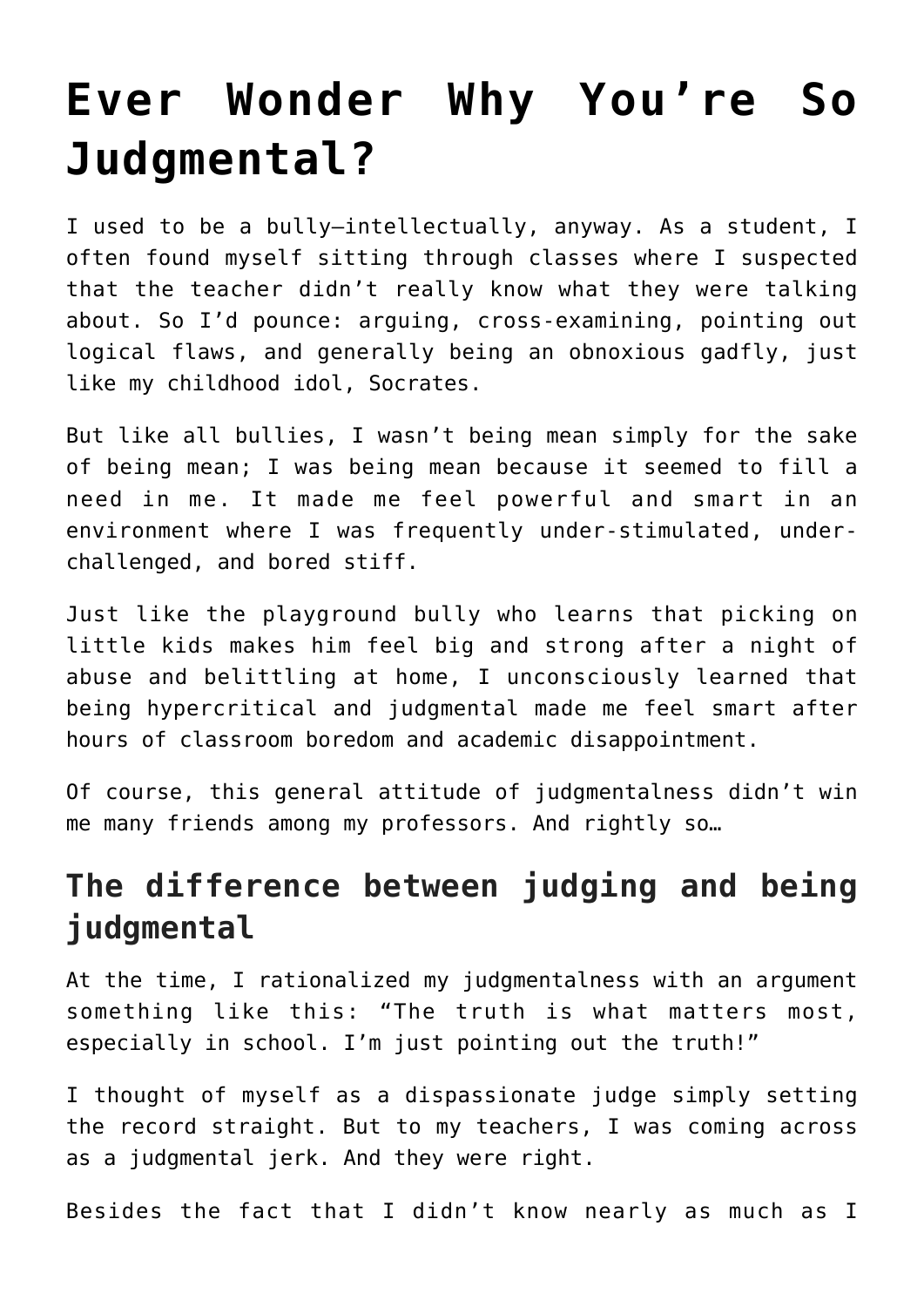thought I did, my own rationalization doesn't hold up for an important psychological reason: My motives were selfish and entirely unexamined. Like the sophists of Socrates' day, I was using argumentation and logic for something other than the pursuit of truth and knowledge—money for them, better feels for me. And so I was rightly perceived as *judgmental*, rather than simply *judging*.

But it wasn't just the alleviation of boredom and disappointment that motivated my judgmentalness. There was something even more psychologically insidious going on…

### **What we all get wrong about anger**

So far we've established that being *judgmental* is rightly considered poor behavior because—unlike dispassionate *judging*—it's motivated by selfish reasons: In my case, I wanted to feel less bored. But that's only half the story.

I got in the habit of being judgmental because it alleviated the aversive feelings of boredom and disappointment—a process psychologists call *negative reinforcement*. It's negative not in a good/bad sense but negative in the sense that the behavior (judgmentalness) increased because of a reduction in something aversive (boredom and disappointment).

Negative reinforcement is powerful enough to sustain many habits. But the most powerful habits are both negatively and positively reinforced. Junk food and drugs, for example, are so powerful as habits because they alleviate negative feelings and add positive ones.

Similarly, my habit of judgmentalness was especially strong because it was also positively reinforced: In addition to the alleviation of boredom and disappointment, I also felt a swell of positive feeling while I was arguing and being judgmental. This was partly excitement—the thrill of the intellectual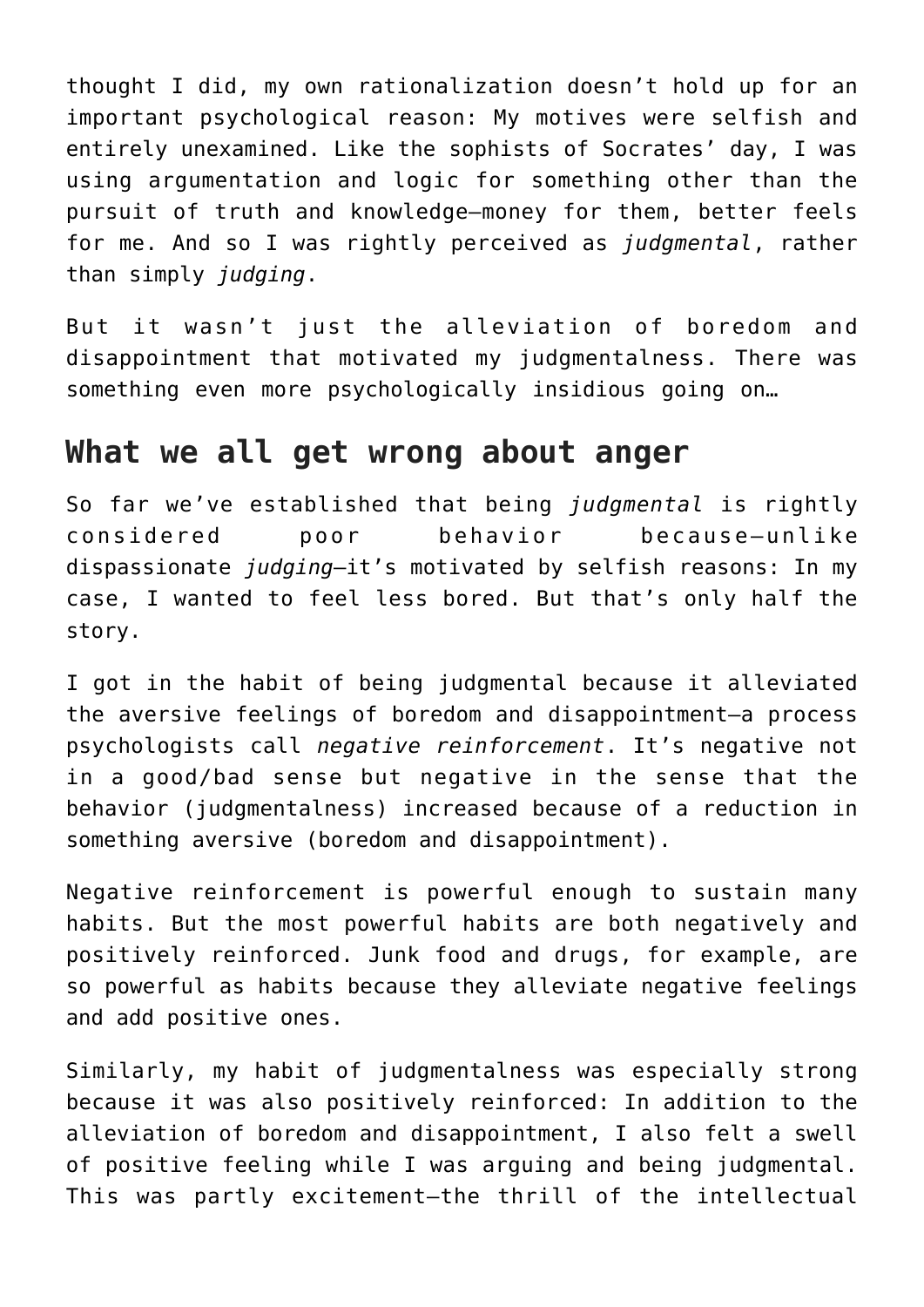hunt!—but by far the largest positive emotion I experienced in these situations was self-righteous anger.

*But for anger to be a positive reinforcer, that would have to mean anger is… a positive thing?!*

Exactly.

One of the most common misconceptions about human psychology is the idea that anger is a "negative" emotion.

We incorrectly classify anger as negative because the outcomes it leads to are often negative: That sarcastic comment we mutter to our spouse after an argument that becomes a point of resentment or the car accident we get into as a result of our road rage and poor driving. Notice that in neither of the above examples are we actually describing the emotion of anger. Instead, we're describing the outcomes and behaviors that it preceded.

But just because an emotional experience precedes a certain outcome doesn't mean the emotional experience corresponds to the valence of the outcome. For example, if I miss exercising for a few days in a row, I often feel a mild twinge of guilt. Consequently, I end up going to the gym. But just because the behavioral result of getting to the gym was positive, that doesn't make the emotional precursor of guilt a positive feeling. Guilt still feels bad even if it occasionally precedes positive results.

Emotions are properly defined by what they are themselves, not what they may or may not lead to down the line. So even though anger often precedes very bad outcomes, the feeling of anger itself is actually quite positive.

#### *But anger does feel bad. I hate being angry!*

Are you sure?

As I'll try to show in the following section, we actually feel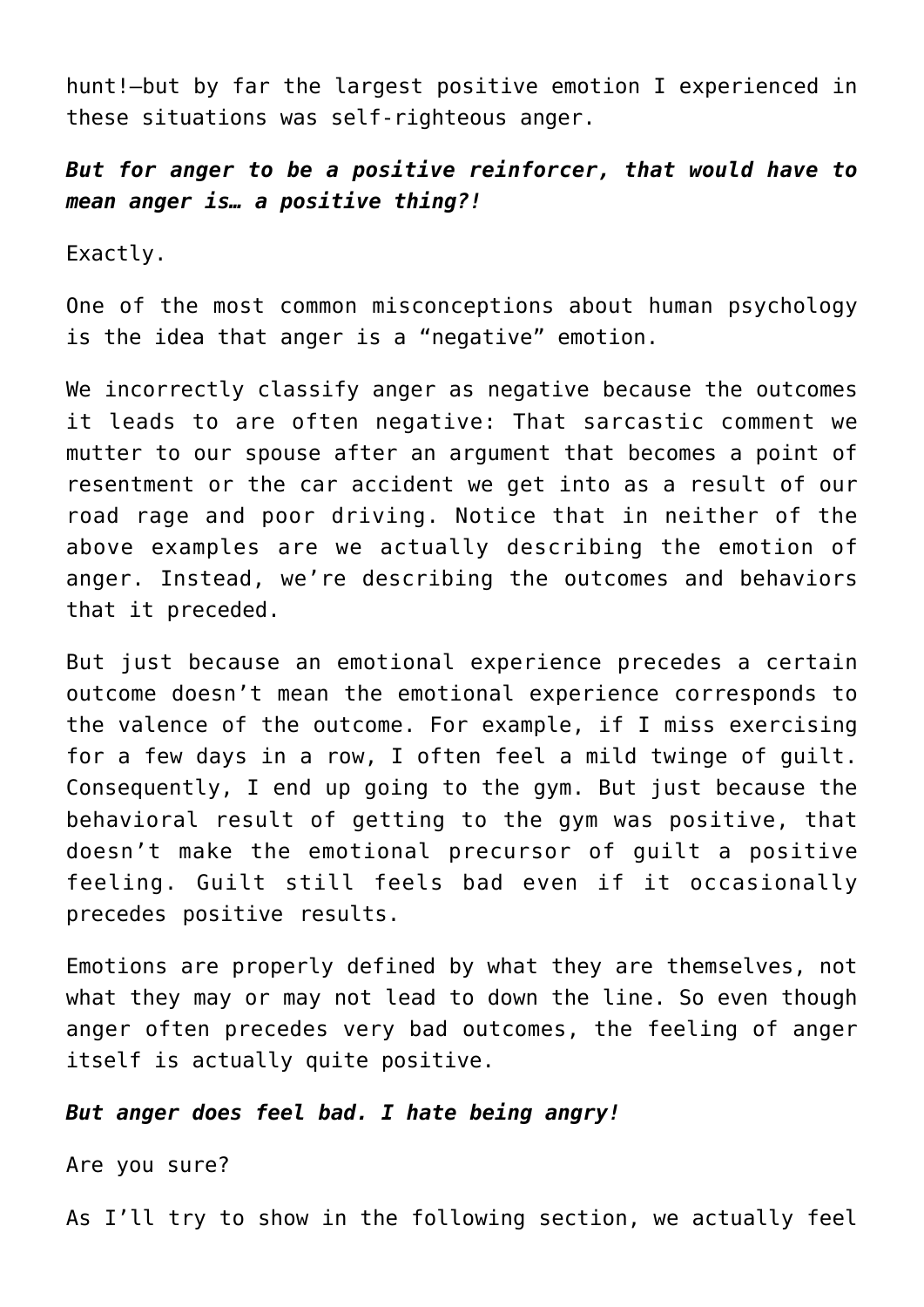positive when we're angry, although a lifetime on confusing antecedent and outcome has muddled our awareness of it.

## **Anger is a positive emotion.**

Far be it from me to tell you how you feel. Still, I'd like to suggest a little experiment the next time you feel frustrated, annoyed, irritable, enraged, or any other emotional variant of anger: Stop and ask yourself, *Is the actual feeling state I'm absorbed in pleasurable or painful?*

I think you'll find that, often enough, anger itself feels quite pleasurable when you disentangle it from its surrounding thoughts and behaviors.

Here's why: Anger is typically the result of the following assessment about the world: *Something is wrong*. Now, if that were the end of the assessment, you'd expect to feel negative. But hidden between the lines of most assessments of injustice is an implied assessment of self-righteousness: *Something is wrong… and I'm right!*

In other words, the cognitive assessment that precedes anger almost always involves an argumentation along the lines of *they're wrong and I'm right,*which is decidedly positive and leads to a proportionally pleasurable emotional experience.

When we learn to stop and observe it carefully, we often find that the real feeling of anger is a sense of power, agency, control, pride, and righteousness. All of which feel very, very good.

# **Okay, maybe anger is positive. But what difference does it make?**

As the notorious gadfly Socrates famously proclaimed:

*The unexamined life is not worth living.*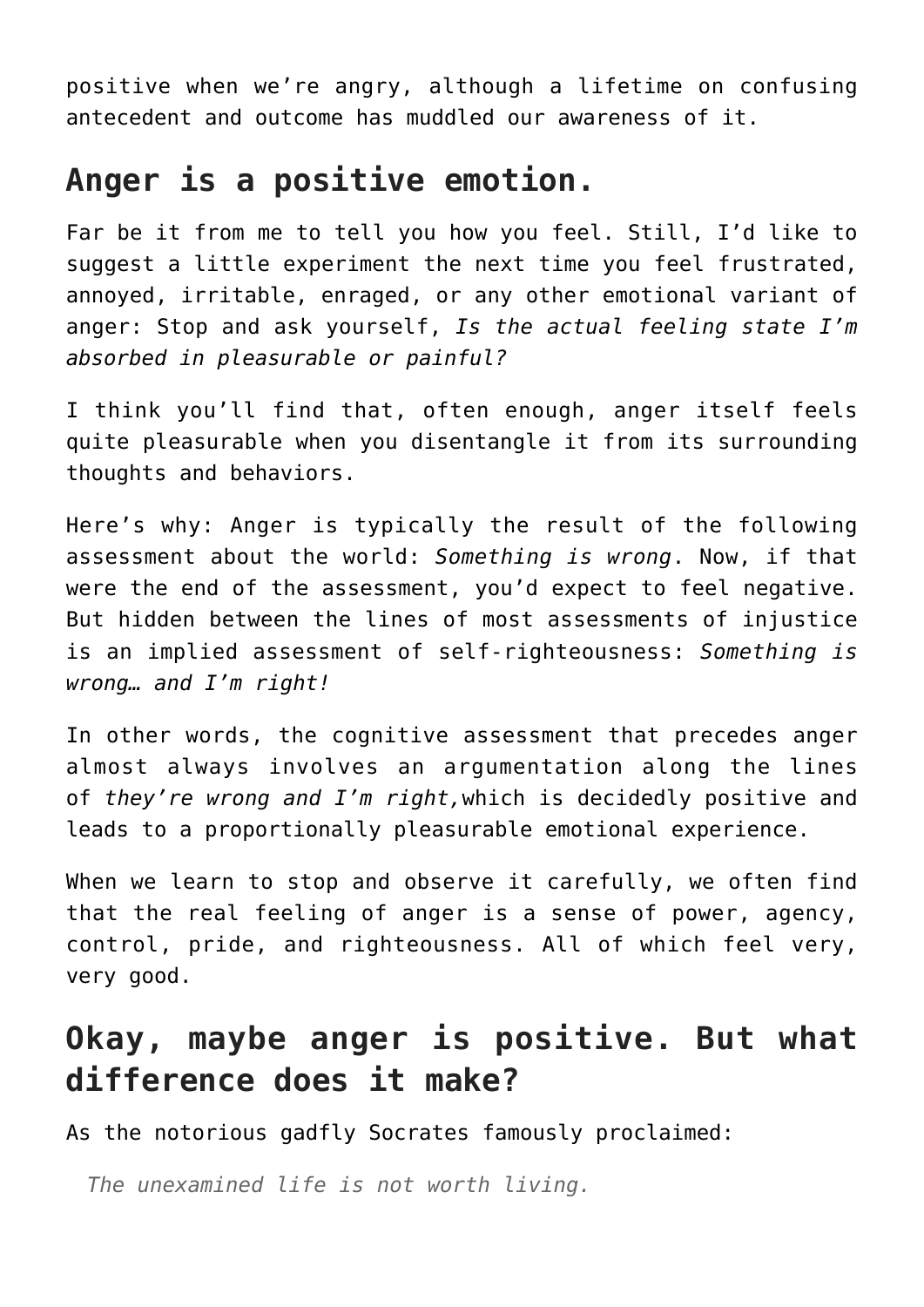And while I never managed to get on to the philosophy career track, I found my way into psychology, which values that sentiment just as highly as the philosophers.

As a practicing psychologist, I get to witness every day how unexamined bits of thinking, emotion, belief, and desire get people tangled up in [painful webs of emotional suffering and](https://nickwignall.com/cognitive-model/) [distress](https://nickwignall.com/cognitive-model/). And an unexamined view of anger is one of the primary culprits.

Here are two examples from my own life of how a poorly understood theory of anger can be problematic:

#### **Anger is an antidepressant (with some potentially nasty side-effects)**

As an argumentative classroom bully, I was amazingly unaware of the psychological mechanics driving my behavior: Being judgmental and overly-argumentative helped me alleviate the boredom, disappointment—and in a sense, profound sadness about the state of my education—by substituting self-righteous anger as my dominant emotional experience in the classroom.

The trouble was, it got me into unnecessary conflict with teachers and professors who didn't appreciate my antics. And while I managed to make it through my academic career without any major issues, there were a couple close calls. That's a pretty risky gamble for the sake of temporarily numbing out the feeling of boredom and disappointment.

#### **Anger is a crutch that makes us passive**

In addition to the explicit side effects of unexamined angeras-antidepressant, it also has an implicit opportunity cost.

In economics, *[opportunity cost](https://en.wikipedia.org/wiki/Opportunity_cost)* refers to all things you can't purchase once you've committed your money to a specific purchase. If I spend \$10 on a burger and fries, I can't spend that \$10 on a car wash, movie ticket, or anything else.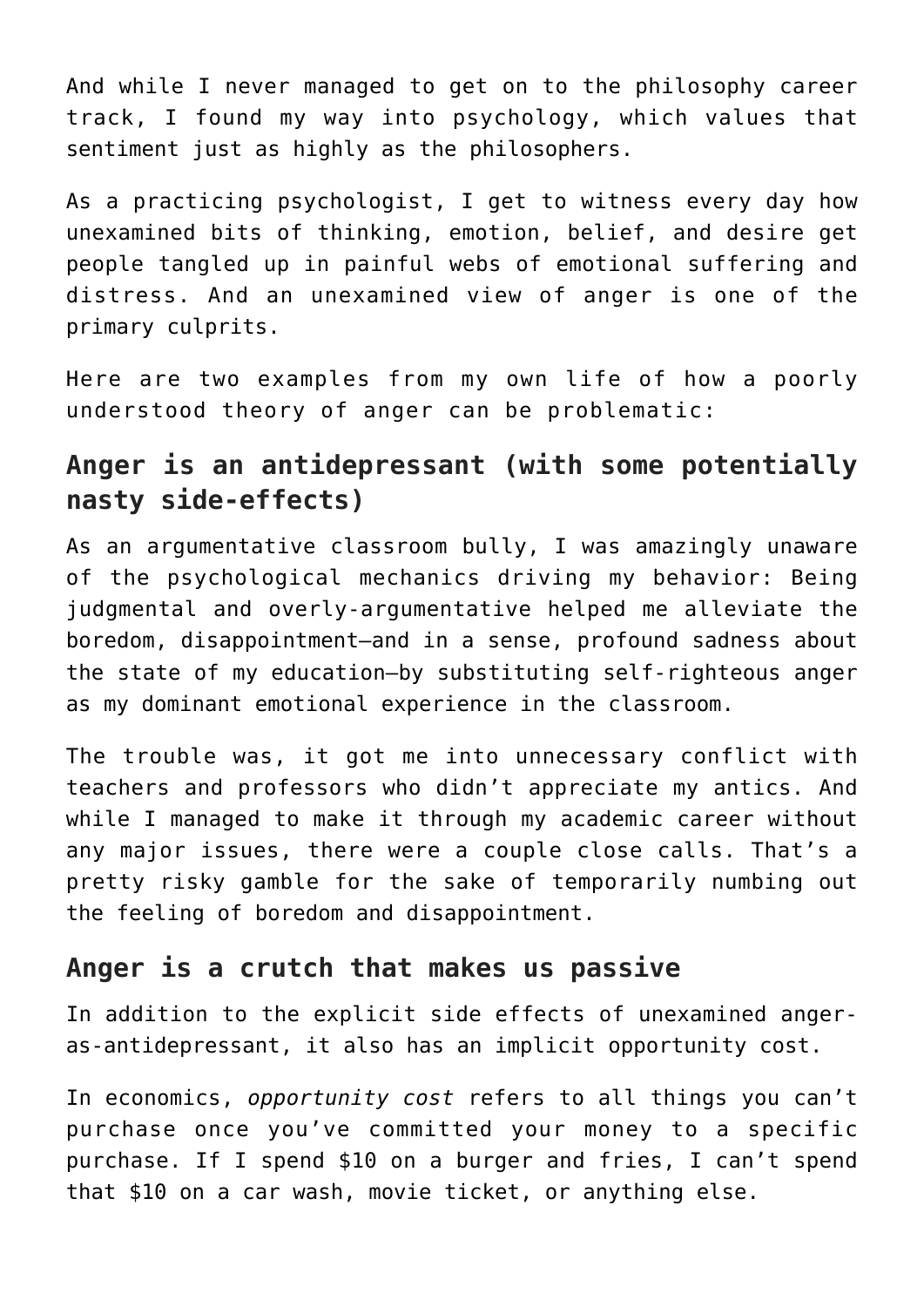But opportunity cost applies to any model of investment. When I invested my time and energy into arguing with my professors, that was time and energy I couldn't spend elsewhere.

For example, a much better, more productive use of my time and energy would have been to address my boredom and disappointment head-on: Instead of criticizing my professors or school for not doing a good enough job, I could have taken it upon myself to study and learn more on my own.

My argumentative judgmentalness and all the ego-boosting anger that resulted distracted me from a very real solution to my problem.

### **All You Need to Know**

Most of us think of anger as a negative emotion because its consequences often are. But the experience of anger itself is actually positive, which means it can function as a powerful but subtle reinforcer of unhelpful behavior.

One of the most common "uses" of anger is that it serves to alleviate or distract from other aversive feelings like sadness or boredom. Seen in this light, unhelpful tendencies like judgmentalness and hypercriticalness begin to make more sense as drivers of a *temporarily* useful emotion.

But awareness of this pattern of *judgmentalness leading to anger which serves to alleviate a painful emotion like sadness* is only possible when we begin to take a closer more nuanced look at [our emotional lives.](https://nickwignall.com/emotional-clarity/)

As Socrates might have said had he ended up on a slightly different career path:

*The unexamined emotional life is not worth living.*